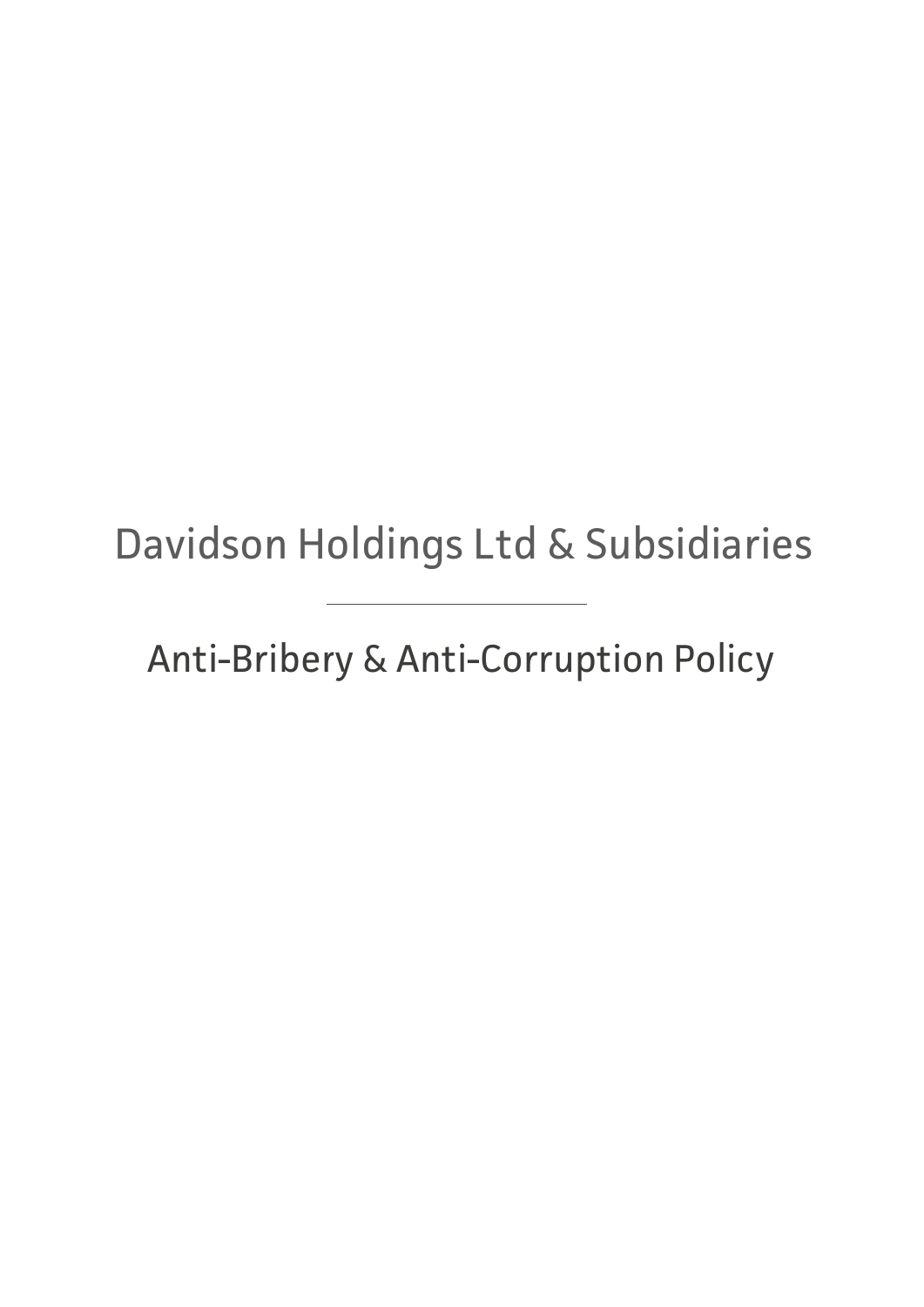# **Contents**

| 1.  |                                                                   |  |
|-----|-------------------------------------------------------------------|--|
| 2.  |                                                                   |  |
| 3.  |                                                                   |  |
| 4.  |                                                                   |  |
| 5.  |                                                                   |  |
|     | $a_{\cdot}$                                                       |  |
|     | b.                                                                |  |
|     | $\mathbf{c}$ .                                                    |  |
|     | d.                                                                |  |
| 6.  |                                                                   |  |
| 7.  |                                                                   |  |
|     |                                                                   |  |
|     | <b>b.</b> What to do if you area victim of bribery or corruption7 |  |
|     | $\mathbf{c}$ .                                                    |  |
| 8.  |                                                                   |  |
| 9.  |                                                                   |  |
| 10. |                                                                   |  |
|     |                                                                   |  |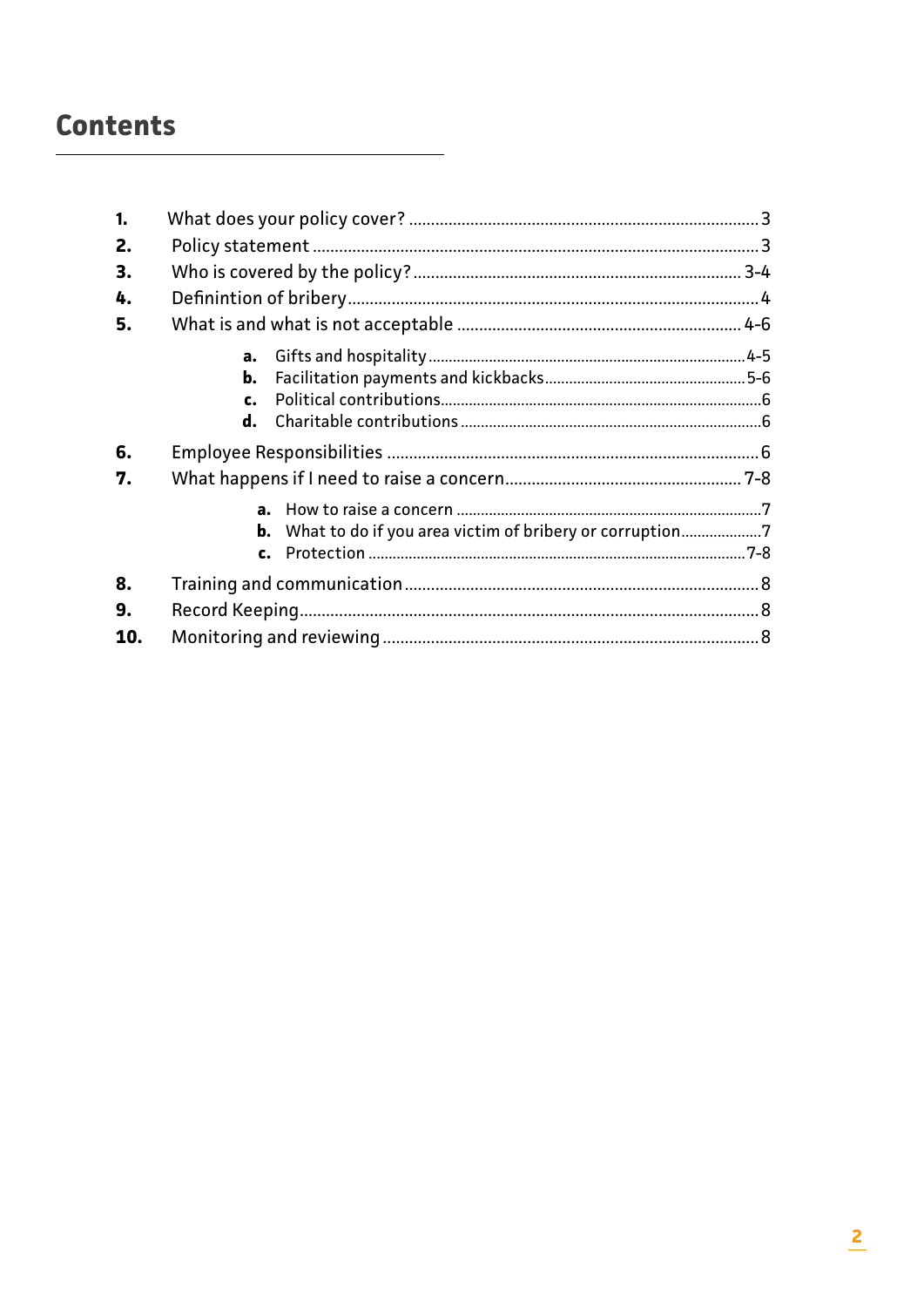# **1. What does your policy cover?**

**1.1** This anti-bribery policy exists to set out the responsibilities of Davidson Holdings and those who work for us in regards to observing and upholding our zero-tolerance position on bribery and corruption.

**1.2** It also exists to act as a source of information and guidance for those working for Davidson Holdings It helps them recognise and deal with bribery and corruption issues, as well as understand their responsibilities.

# **2. Policy statement**

**2.1** is committed to conducting business in an ethical and honest manner, and is committed to implementing and enforcing systems that ensure bribery is has zero-tolerance for bribery and corrupt activities. We are committed to acting professionally, fairly, and with integrity in all business dealings and relationships, wherever in the country we operate. 2.1 Davidson Holdings prevented. Davidson Holdings

will constantly uphold all laws relating to anti-bribery and corruption in all the jurisdictions in which we operate. We are bound by the laws of the UK, including the Bribery Act 2010, in regards to our conduct both at home and abroad. 2.2 Davidson Holdings

recognises that bribery and corruption are punishable by up to ten years of imprisonment and a fine. If our company is discovered to have taken part in corrupt activities, we may be subjected to an unlimited fine, be excluded from tendering for public contracts, and face serious damage to our reputation. It is with this in mind that we commit to preventing bribery and corruption in our business, and take our legal responsibilities seriously. 2.3 Davidson Holdings

# **3. Who is covered by the policy?**

**3.1** This anti-bribery policy applies to all employees (whether temporary, fixed-term, or permanent), consultants, contractors, trainees, seconded staff, home workers, casual workers, agency staff, volunteers, interns, agents, sponsors, or any other person or persons associated with us (including third parties), or any of our subsidiaries or their employees, no matter where they are located (within or outside of the UK). The policy also applies to Officers, Trustees, Board, and/or Committee members at any level.

**3.2** In the context of this policy, third-party refers to any individual or organisation our company meets and works with. It refers to actual and potential clients, customers, suppliers, distributors, business contacts, agents, advisers, and government and public bodies – this includes their advisors, representatives and officials, politicians, and public parties.

**3.3** Any arrangements our company makes with a third party is subject to clear contractual terms, including specific provisions that require the third party to comply with minimum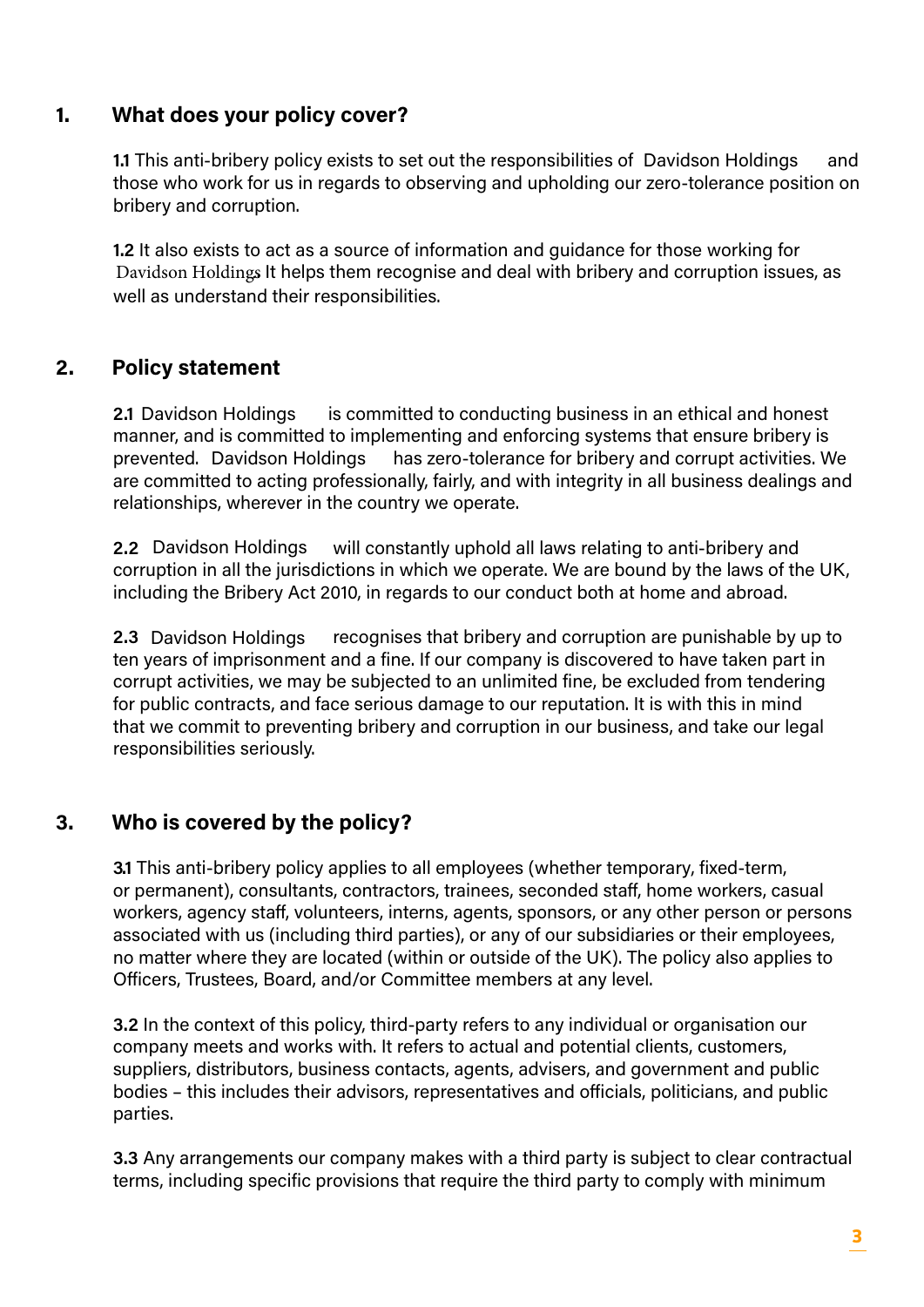# **4. Definition of bribery**

**4.1** Bribery refers to the act of offering, giving, promising, asking, agreeing, receiving, accepting, or soliciting something of value or of an advantage so to induce or influence an action or decision.

**4.2** A bribe refers to any inducement, reward, or object/item of value offered to another individual in order to gain commercial, contractual, regulatory, or personal advantage.

**4.3** Bribery is not limited to the act of offering a bribe. If an individual is on the receiving end of a bribe and they accept it, they are also breaking the law.

**4.4** Bribery is illegal. Employees must not engage in any form of bribery, whether it be directly, passively (as described above), or through a third party (such as an agent or distributor). They must not bribe a foreign public official anywhere in the world. They must not accept bribes in any degree and if they are uncertain about whether something is a bribe or a gift or act of hospitality, they must seek further advice from the company's compliance manager.

# **5. What is and what is NOT acceptable**

**5.1** This section of the policy refers to 4 areas:

- Gifts and hospitality.
- Facilitation payments.
- Political contributions.
- Charitable contributions.

#### **5.2 Gifts and hospitality**

accepts normal and appropriate gestures of hospitality and goodwill (whether given to/received from third parties) so long as the giving or receiving of gifts meets the following requirements: Davidson Holdings

- **a.** It is not made with the intention of influencing the party to whom it is being given, to obtain or reward the retention of a business or a business advantage, or as an explicit or implicit exchange for favours or benefits.
- **b.** It is not made with the suggestion that a return favour is expected.
- **c.** It is in compliance with local law.
- **d.** It is given in the name of the company, not in an individual's name.
- **e.** It does not include cash or a cash equivalent (*e.g.* a voucher or gift certificate).
- **f.** It is appropriate for the circumstances (*e.g.* giving small gifts around Christmas or as a small thank you to a company for helping with a large project upon completion).
- **g.** It is of an appropriate type and value and given at an appropriate time, taking into account the reason for the gift.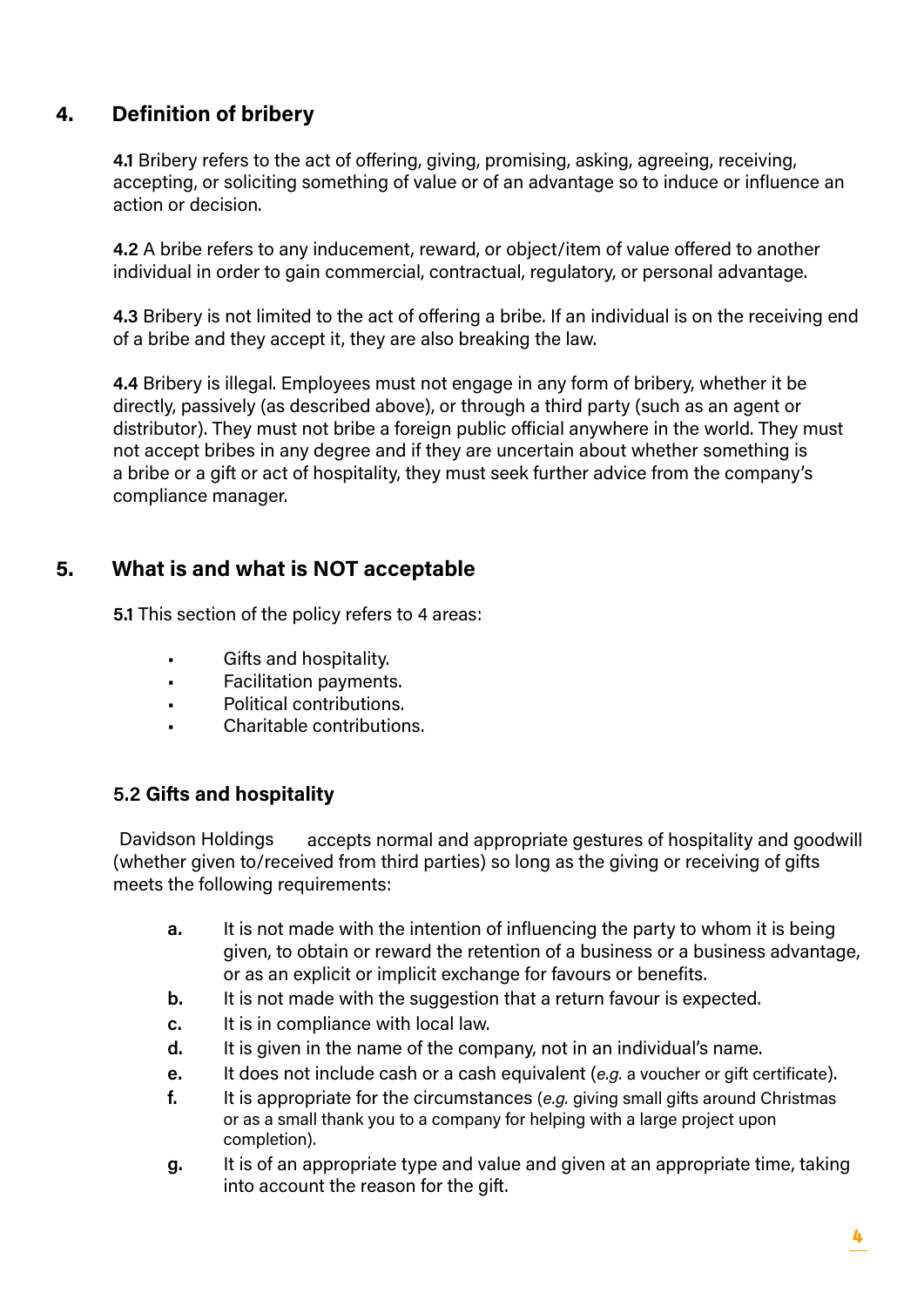- **h.** It is given/received openly, not secretly.
- **i.** It is not selectively given to a key, influential person, clearly with the intention of directly influencing them.
- **j.** It is not above a certain excessive value, as pre-determined by the company's compliance manager (usually in excess of £100).
- **k.** It is not offer to, or accepted from, a government official or representative or politician or political party, without the prior approval of the company's compliance manager.

**5.3** Where it is inappropriate to decline the offer of a gift (i.e. when meeting with an individual of a certain religion/culture who may take offence), the gift may be accepted so long as it is declared to the compliance manager, who will assess the circumstances.

**5.4** [COMPANY NAME] recognises that the practice of giving and receiving business gifts varies between countries, regions, cultures, and religions, so definitions of what is acceptable and not acceptable will inevitably differ for each. 5.4 Davidson Holdings

**5.5** As good practice, gifts given and received should always be disclosed to the compliance manager. Gifts from suppliers should always be disclosed.

**5.6** The intention behind a gift being given/received should always be considered. If there is any uncertainty, the advice of the compliance manager should be sought.

# **5.7 Facilitation Payments and Kickbacks**

does not accept and will not make any form of facilitation payments of any nature. We recognise that facilitation payments are a form of bribery that involves expediting or facilitating the performance of a public official for a routine governmental action. We recognise that they tend to be made by low level officials with the intention of securing or speeding up the performance of a certain duty or action. Davidson Holdings

**5.8** [COMPANY NAME] does not allow kickbacks to be made or accepted. We recognise that kickbacks are typically made in exchange for a business favour or advantage. 5.8 Davidson Holdings

**FECOMPANY RAMAS recognises that, despite our strict policy on facilitation payments** and kickbacks, employees may face a situation where avoiding a facilitation payment or kickback may put their/their family's personal security at risk. Under these circumstances, the following steps must be taken: 5.9 Davidson Holdings

- **a.** Keep any amount to the minimum.
- **b.** Ask for a receipt, detailing the amount and reason for the payment.
- **c.** Create a record concerning the payment.
- **d.** Report this incident to your line manager.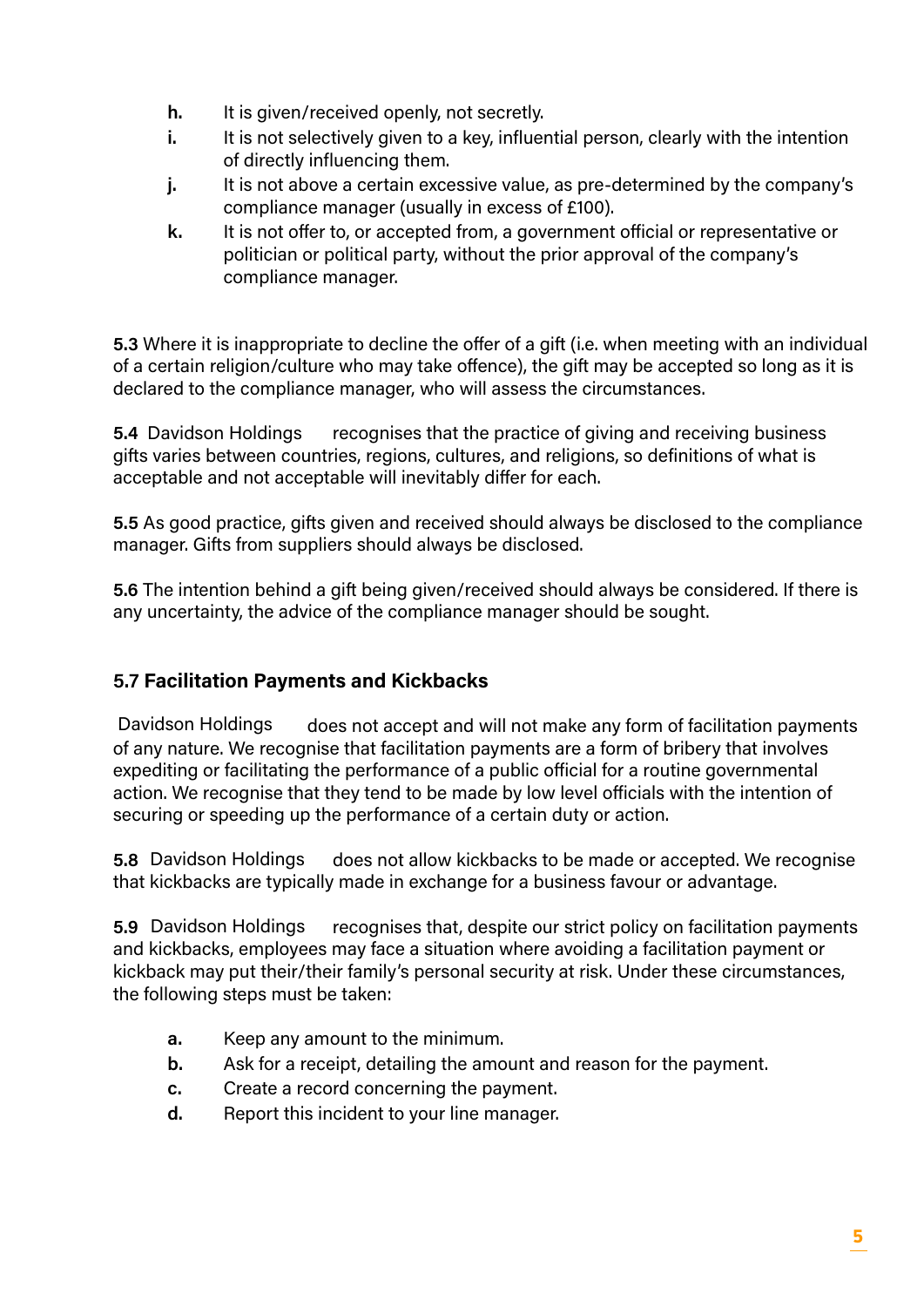### **5.10 Political Contributions**

will not make donations, whether in cash, kind, or by any other means, to support any political parties or candidates. We recognise this may be perceived as an attempt to gain an improper business advantage. Davidson Holdings

#### **5.11 Charitable Contributions**

accepts (and indeed encourages) the act of donating to charities – whether through services, knowledge, time, or direct financial contributions (cash or otherwise) – and agrees to disclose all charitable contributions it makes. Davidson Holdings

**5.12** Employees must be careful to ensure that charitable contributions are not used to facilitate and conceal acts of bribery.

**5.13** We will ensure that all charitable donations made are legal and ethical under local laws and practices, and that donations are not offered/made without the approval of the compliance manager.

#### **6. Employee Responsibilities**

6.1 As an employee of Davidson Holdings , you must ensure that you read, understand, and comply with the information contained within this policy, and with any training or other anti-bribery and corruption information you are given.

**6.2** All employees and those under our control are equally responsible for the prevention, detection, and reporting of bribery and other forms of corruption. They are required to avoid any activities that could lead to, or imply, a breach of this anti-bribery policy.

**6.3** If you have reason to believe or suspect that an instance of bribery or corruption has occurred or will occur in the future that breaches this policy, you must notify the compliance manager.

**6.4** If any employee breaches this policy, they will face disciplinary action and could face dismissal for gross misconduct. A Managing Director has the right to terminate a contractual relationship with an employee if they breach this anti-bribery policy.

# **7. What happens if I need to raise a concern?**

**7.1** This section of the policy covers 3 areas:

- **a.** How to raise a concern.
- **b.** What to do if you are a victim of bribery or corruption.
- **c.** Protection.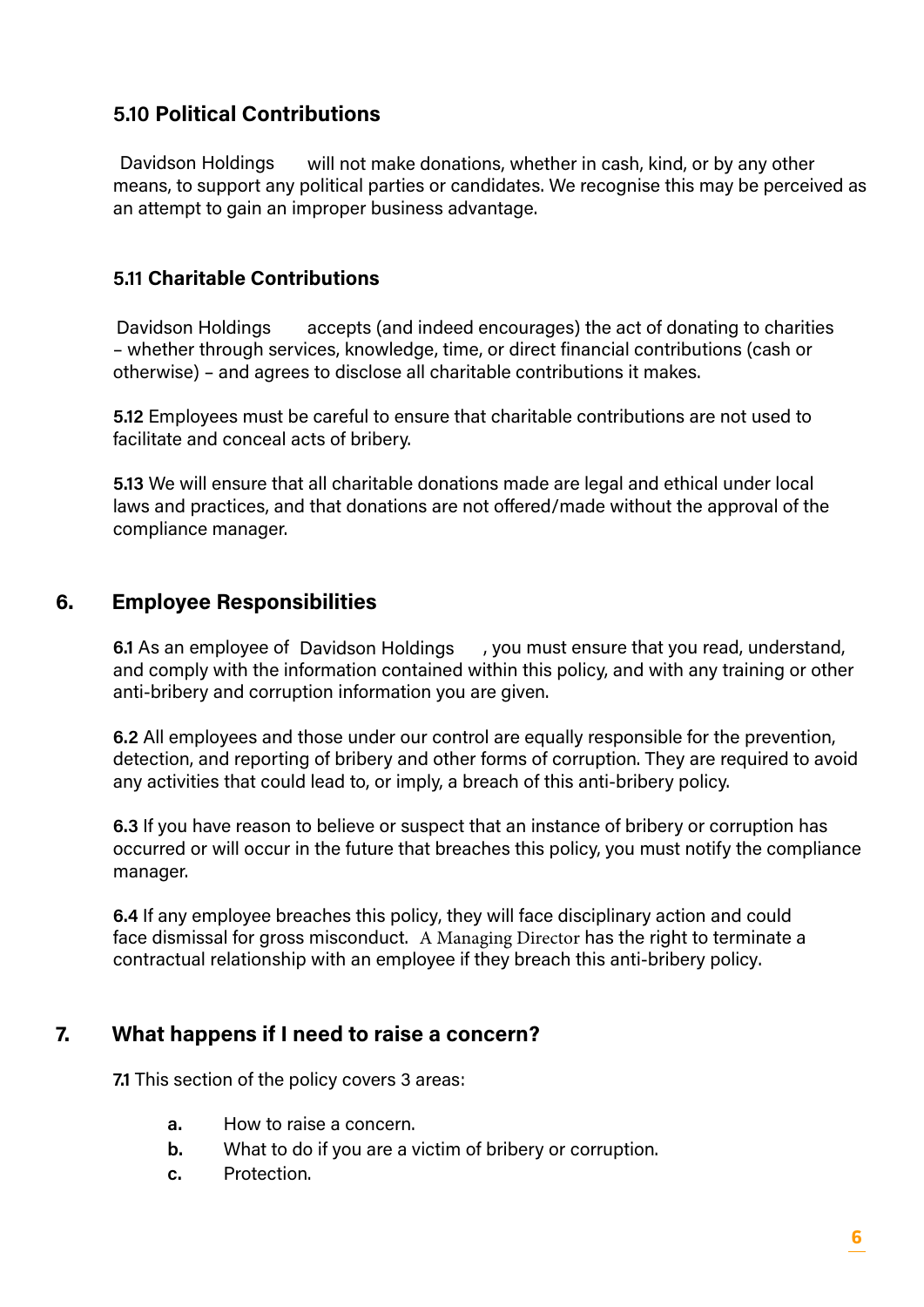#### **7.2 How to raise a concern**

If you suspect that there is an instance of bribery or corrupt activities occurring in relation , you are encouraged to raise your concerns at as early a stage as possible. If you're uncertain about whether a certain action or behaviour can be considered bribery or corruption, you should speak to your line manager, the compliance manager, the director, or the Head of Governance and Legal. to Davidson Holdings

**7.3** Davidson Holdings will familiarise all employees with its whistleblowing procedures so employees can vocalise their concerns swiftly and confidentially.

#### **7.4 What to do if you are a vicitim of bribery or corruption**

You must tell your compliance manager as soon as possible if you are offered a bribe by anyone, if you are asked to make one, if you suspect that you may be bribed or asked to make a bribe in the near future, or if you have reason to believe that you are a victim of another corrupt activity. Davidson Holdings will familiarise<br>
employees can vocalise their concerns<br>
What to do if you are a vicitim of b<br>
must tell your compliance manager as<br>
one, if you are asked to make one, if you<br>
we a bribe in the near futur

#### **7.5 Protection**

If you refuse to accept or offer a bribe or you report a concern relating to potential act(s) of bribery or corruption, Davidson Holdings understands that you may feel worried about potential repercussions. Davidson Holdings vill support anyone who raises concerns in good faith under this policy, even if investigation finds that they were mistaken.

will ensure that no one suffers any detrimental treatment as a result of refusing to accept or offer a bribe or other corrupt activities or because they reported a concern relating to potential act(s) of bribery or corruption. 7.6 Davidson Holdings

**7.7** Detrimental treatment refers to dismissal, disciplinary action, treats, or unfavourable treatment in relation to the concern the individual raised.

**7.8** If you have reason to believe you've been subjected to unjust treatment as a result of a concern or refusal to accept a bribe, you should inform your line manager or the compliance manager immediately.

#### **8. Training and communication**

will provide training on this policy as part of the induction process for all new employees. Employees will also receive regular, relevant training on how to adhere to this policy, and will be asked annually to formally accept that they will comply with this policy. 8.1 Davidson Holdings

's anti-bribery and corruption policy and zero-tolerance attitude will be clearly communicated to all suppliers, contractors, business partners, and any third-8.2 Davidson Holdings